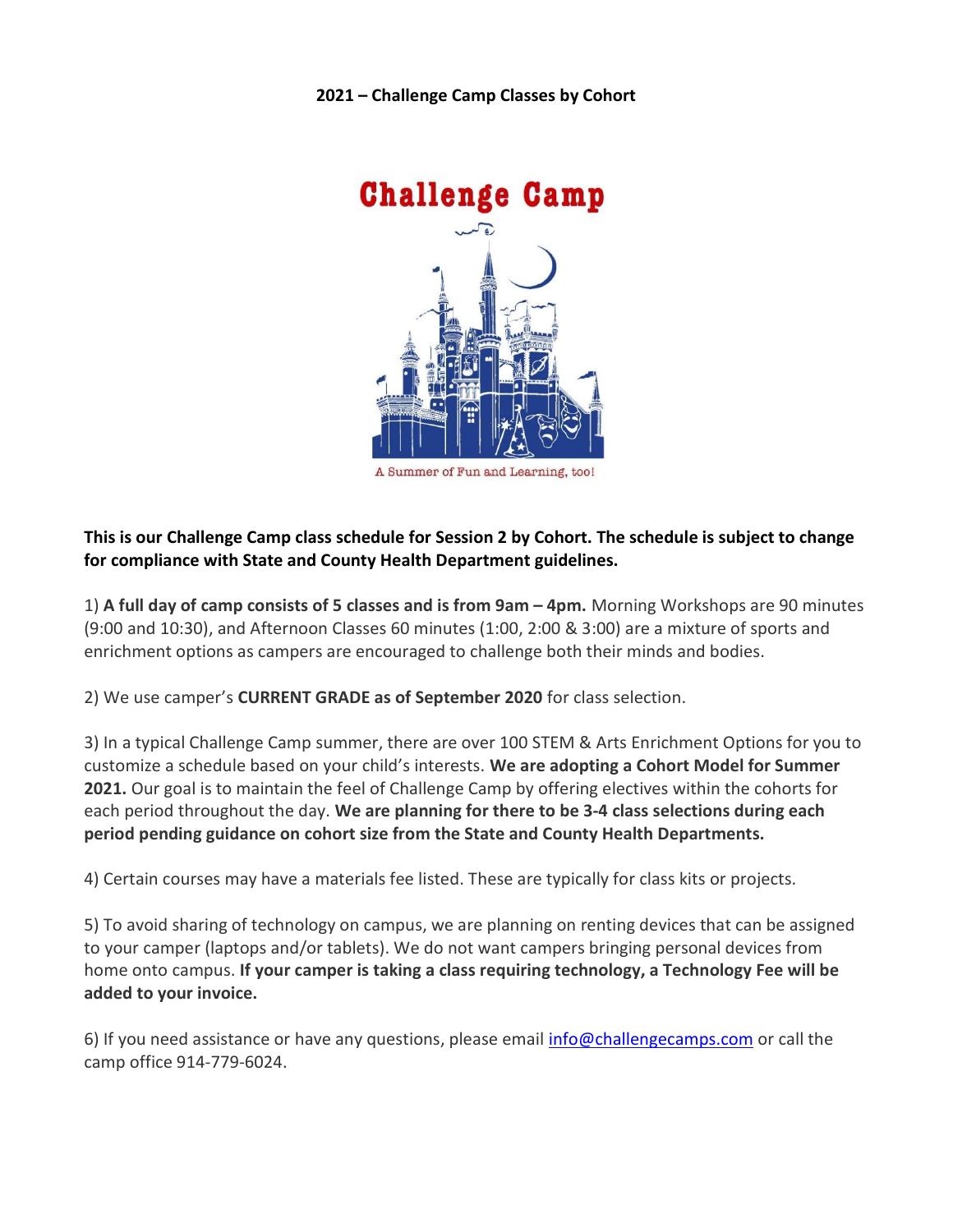# Explorers – campers that are currently in Kindergarten or 1st Grade the 2020-21 school year

| 32) Adventures in Art     | <b>Session 2</b> | 9:00 |
|---------------------------|------------------|------|
| Instructor: Anne O'Connor | Grades K-1       |      |

This class is for children who love to experiment with art materials. We will emphasize techniques that create surprising and exciting effects and rich textures, such as marbling, monoprints, painted-paper collages, melted-crayon drawings, scratchboard and more. We will draw, paint, sculpt, squirt, swirl, roll and stamp and let the element of discovery enhance our creativity. By creating animations with some of our drawings and collages, we will see our art in motion!

# 20) LEGO Tech Junior New York 1988 Session 2 8:00 Instructor: Michelle Hessing Grades K-1

Use Legos as the inspiration to construct, investigate and communicate like little Einsteins. Students will use models to predict, observe, measure and collect data, experiencing forces, motion, energy, mechanisms and magnetism first hand. They will develop complex problem solving skills and understand the interaction between forces and motion, measurement, energy, speed (velocity) and weight (mass). This course is will introduce campers to simple machines concepts while building teamwork and communication skills. They will discover basic physical science concepts such as gears, pulleys, levers, and wheels and axles through observation, reasoning, prediction, and critical thinking. Lego Fee: \$25

| 45) Weird and Wacky Experiments    | <b>Session 2</b>  | 9:00 |
|------------------------------------|-------------------|------|
| <b>Instructor: Michael Donovan</b> | <b>Grades K-1</b> |      |

Be a nutty professor and join us in the science lab for weird and wacky experiments! We will discover what makes popcorn pop, soda fizz, ice cream melt, form Oobleck and more! Through hands-on experimentation, Campers in this lab will explore the "how", "why" and "what-if" of scientific principles. Young experimenters will learn skills for problem solving, creative thinking, decision making, measuring and classifying materials. We will address of basic scientific concepts by combining kitchen chemistry, nature, a little bit of magic and lots of fun!

## 31) A Bug's Life Session 2 20:30 Instructor: Al Pearlman Grades K-1

Ugh! A bug! Bugs don't bug us! Are you just "buggy" about the lives of insects? Then come join us we explore the amazing world of entomology. This course will be an exciting hands-on approach to studying insects. Watch caterpillars grow into colorful lively butterflies! Observe a ladybug lay egg on a leaf. Experience the incredible process of how silkworms produce silk. Fun activities include going on an insect hunt, constructing your own butterfly house, creating an insect book, designing a bug mobile, a bug game and more.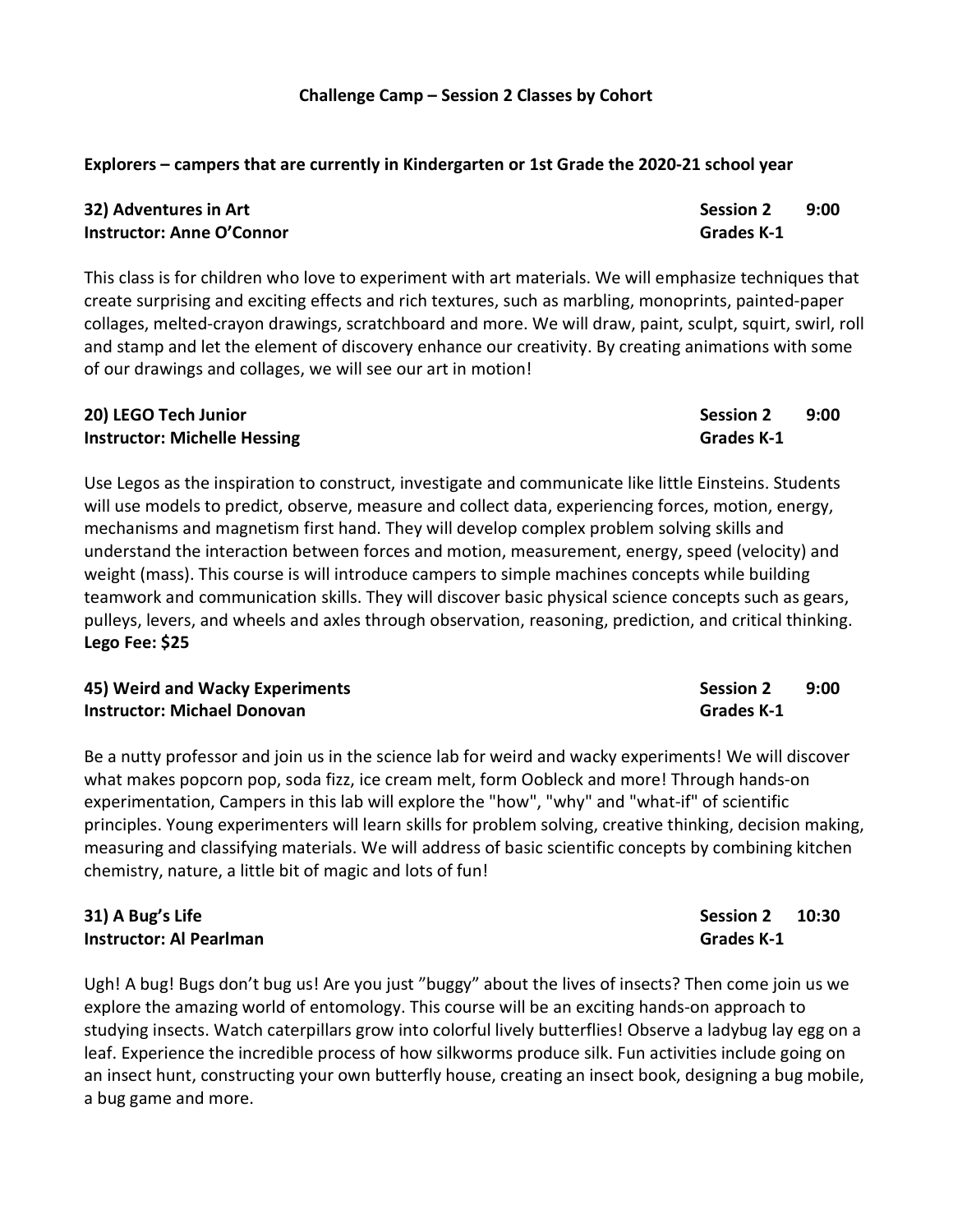# 8) Checkmate Session 2 10:30 Instructor: Anatoly Tonkonogy Grades K-1

An introduction to the exciting world of chess. Chess enables children to develop and enhance their skills in discipline, concentration and patience. Students will learn basic opening, middlegame, and endgame strategies and how to achieve a proper coordination of pieces. Students will learn useful skills such as pattern recognition, calculating and analyzing. Chess notation will be taught in order to review games. Interactive instruction will focus on lecture, discussion and basic strategy.

# Australia Christian Christian Christian Christian Christian Christian Christian Christian Christian Christian Christian Christian Christian Christian Christian Christian Christian Christian Christian Christian Christian Ch **Instructor: Lida Zimmerman** Grades K-1

Join us in a discovery of the magical ocean as we explore the colorful world of the Rainbow Fish, created by Marcus Pfister and his beautifully crafted books. We will explore the themes and illustrations of the shiny scaled rainbow fish who finds friendship and happiness when he learns to share. We will work with various art materials and decorations to recreate the characters we love and create some underwater adventures of our own.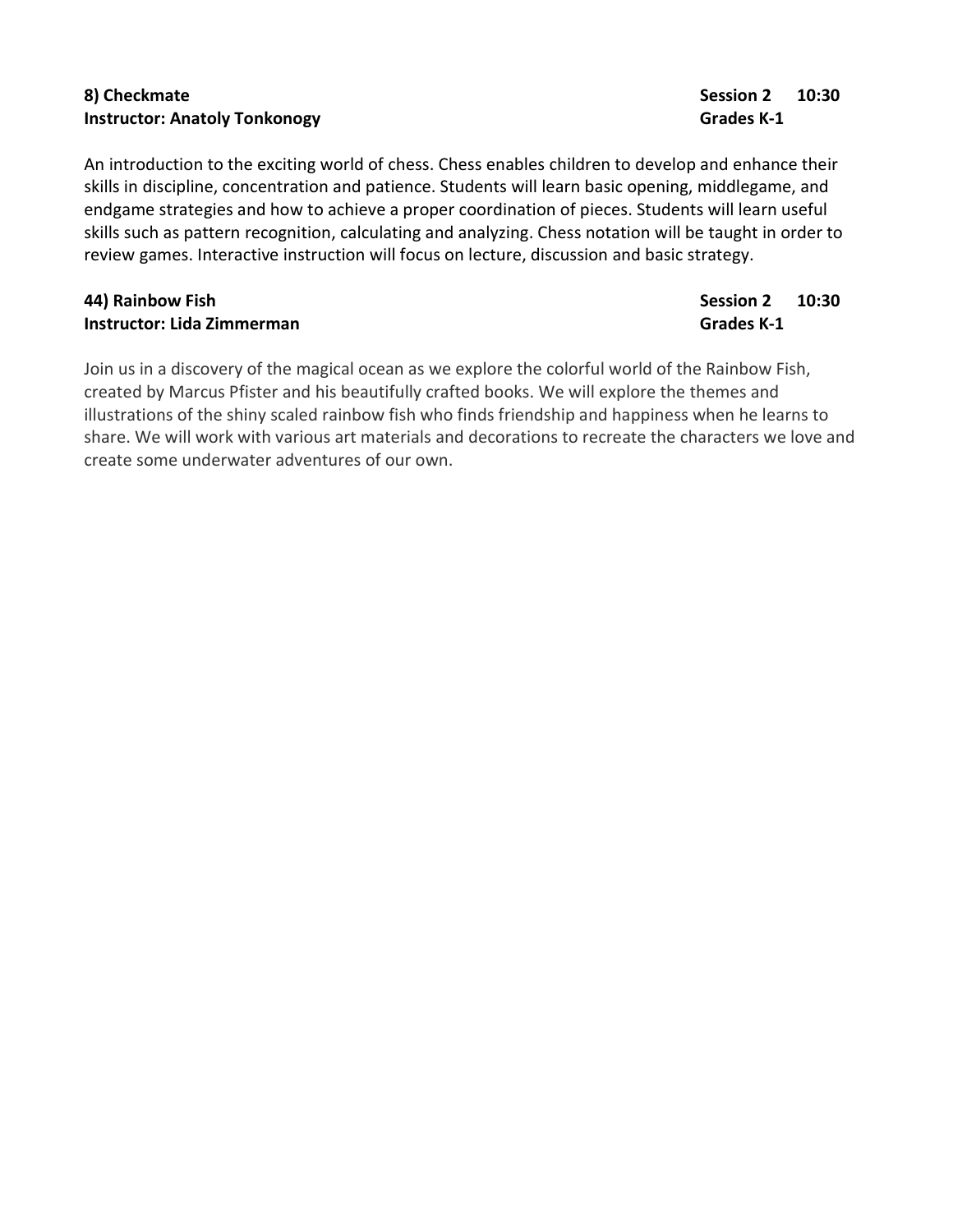### Pioneers – campers that are currently in 2nd or 3rd Grade the 2020-21 school year

# 31) A Bug's Life Session 2 9:00 Instructor: Al Pearlman Grades 2-3

Ugh! A bug! Bugs don't bug us! Are you just "buggy" about the lives of insects? Then come join us we explore the amazing world of entomology. This course will be an exciting hands-on approach to studying insects. Watch caterpillars grow into colorful lively butterflies! Observe a ladybug lay egg on a leaf. Experience the incredible process of how silkworms produce silk. Fun activities include going on an insect hunt, constructing your own butterfly house, creating an insect book, designing a bug mobile, a bug game and more.

| 8) Checkmate                         | <b>Session 2</b> | 9:00 |
|--------------------------------------|------------------|------|
| <b>Instructor: Anatoly Tonkonogy</b> | Grades 2-3       |      |

An introduction to the exciting world of chess. Chess enables children to develop and enhance their skills in discipline, concentration and patience. Students will learn basic opening, middlegame, and endgame strategies and how to achieve a proper coordination of pieces. Students will learn useful skills such as pattern recognition, calculating and analyzing. Chess notation will be taught in order to review games. Interactive instruction will focus on lecture, discussion and basic strategy.

| 35) Edison Robotics               | Session 2  | 9:00 |
|-----------------------------------|------------|------|
| <b>Instructor: Danielle Spano</b> | Grades 2-3 |      |

Enter the world of robotics and coding with Edison Robotics. The Edison robot is a powerful, engaging tool for teaching children computational thinking and computer programming in a hands-on way. Campers can immerse themselves in a variety of STEM and engineering projects as they learn to build and invent. Using the EdBlocks and EdScratch software, these programmable robots will open up the world of coding and bring computer science to life. Students will take home their kit to continue exploring with Edison. Robot fee: \$50

### 39) Jungle Safari Session 2 9:00 **Instructor: Lida Zimmerman** Grades 2-3

Let's go on safari as the fascinating jungle ecosystem of unique and wild animals, plants and nature will come to life in this imaginative art class. Students will enjoy books about jungles, rainforests and animals and create their own works of art including leaves, plants, frogs, snakes, elephants, giraffes, lions and more!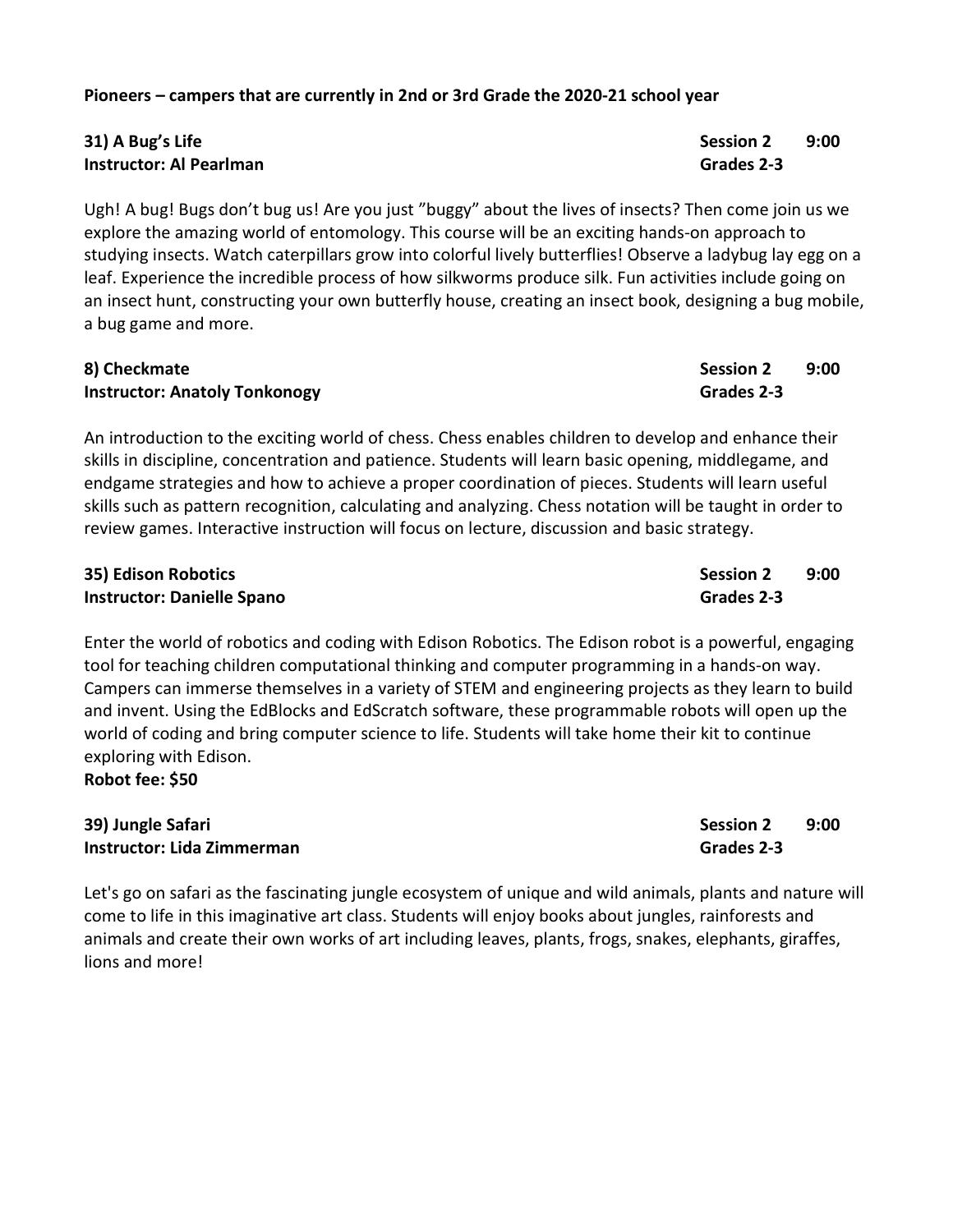## 33) Architecture and Design with 3Dux Session 2 10:30 **Instructor: Jen Roche** Grades 2-3

Join us in this illuminating architecture and design class. Using a 3Dux Design kit designed for Challenge Camp, the campers will focus on physics, geometry, problem solving, and complex spatial thinking to build modern structures. You can construct a futuristic city, or a towering castle complete with a neighboring farm. Create prototypes for your inventions, or collaborate with a friend to create new ideas to develop and expand. We will also discuss electrical engineering concepts as we light up our projects. The possibilities are endless!

Architecture Kit Fee: \$50

### 17) The Illusionist **Session 2** 10:30 **Instructor: Joseph Fields Grades 2-3**

Have you ever wanted to make a coin disappear, read someone else's mind, make solid objects pass through each other or cause a rope cut in two to magically restore itself? Learn how to do this and much more by joining renowned magician Joseph Fields to uncover magic's biggest secrets, fool your friends and be the life of the party. The delightful art of balloon sculpture will also be taught. Transform yourself into an illusionist with a personalized magic briefcase full of tricks! Magic Fee: \$40

### 19) LEGO Tech Session 2 20:30 Instructor: Michelle Hessing Grades 2-3

Do you want to know how things work? Do you ask the question "why" often? Do you dream of tomorrow? Then come and enjoy "Lego's Simple and Motorized Mechanisms." This course is designed to give campers an understanding of machines, mechanisms, structures, and mechanical advantage. You will explore the world of technology by studying and building projects that use renewable and alternative energy sources such as wind, solar power, water and your own body. You will investigate energy supply, transfer, accumulation, conversion and consumption through hands-on activities and exciting real life models. You are the engineer, you design, you build, you turn your dreams into reality. Lego Fee: \$25

## 45) Weird and Wacky Experiments **Session 2 10:30** Session 2 10:30 Instructor: Michael Donovan Grades 2-3

Be a nutty professor and join us in the science lab for weird and wacky experiments! We will discover what makes popcorn pop, soda fizz, ice cream melt, form Oobleck and more! Through hands-on experimentation, Campers in this lab will explore the "how", "why" and "what-if" of scientific principles. Young experimenters will learn skills for problem solving, creative thinking, decision making, measuring and classifying materials. We will address of basic scientific concepts by combining kitchen chemistry, nature, a little bit of magic and lots of fun!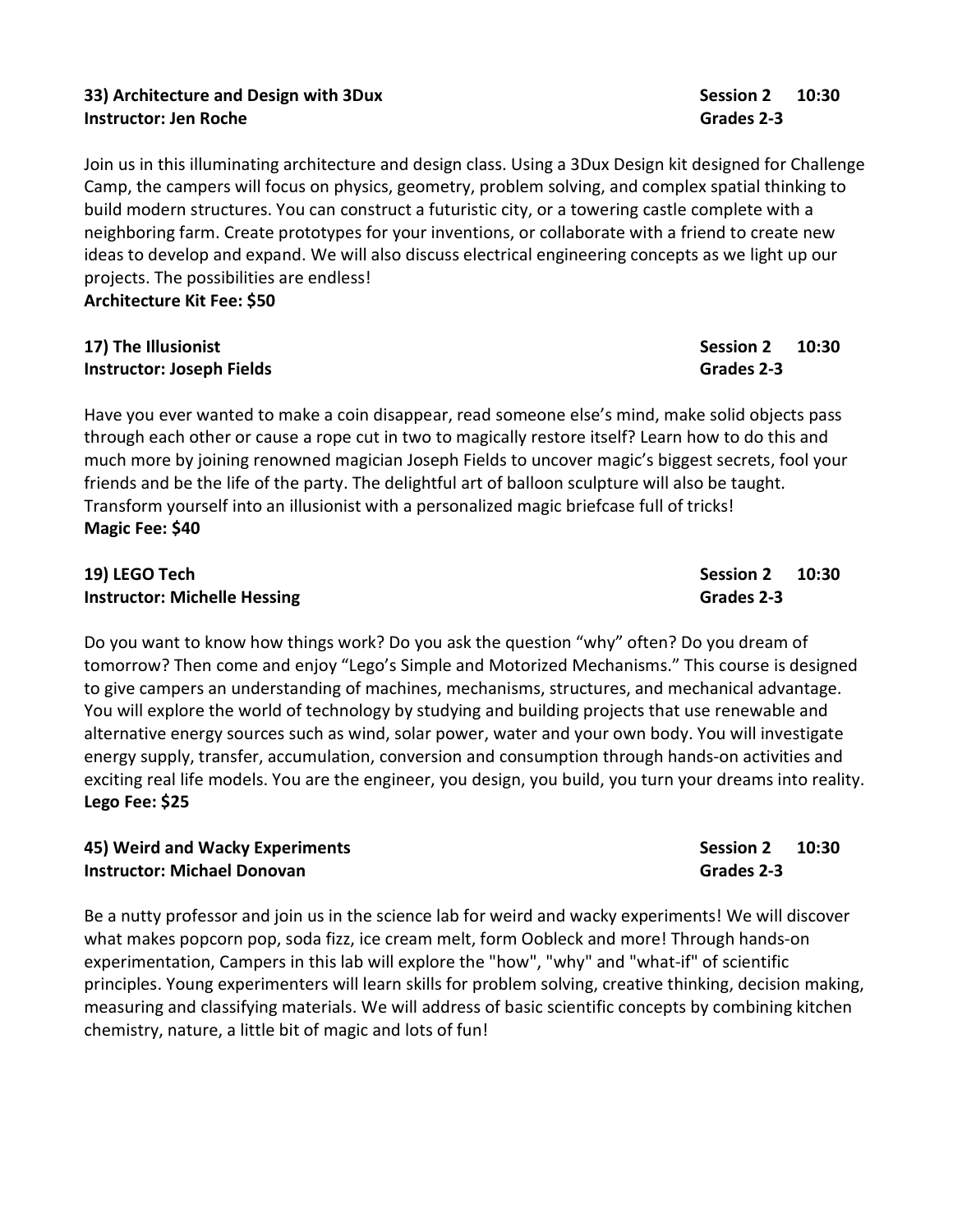### Innovators – campers that are currently in 4th or 5th Grade the 2020-21 school year

# 33) Architecture and Design with 3Dux Session 2 9:00 Instructor: Jen Roche Grades 4-5

Join us in this illuminating architecture and design class. Using a 3Dux Design kit designed for Challenge Camp, the campers will focus on physics, geometry, problem solving, and complex spatial thinking to build modern structures. You can construct a futuristic city, or a towering castle complete with a neighboring farm. Create prototypes for your inventions, or collaborate with a friend to create new ideas to develop and expand. We will also discuss electrical engineering concepts as we light up our projects. The possibilities are endless! Architecture Kit Fee: \$50

# 18) The Illusionist 2 Session 2 and 9:00 **Instructor: Joseph Fields Grades Activities** Grades 4-5

Would you like to perform like Criss Angel, David Blaine, and David Copperfield? If you do, this is your chance to discover the magic secrets that these and many other professionals use to baffle audiences worldwide. Join Joseph Fields this summer and learn the secrets, the sleight of hand and the proverbial tricks of the trade that helped make these professionals famous. Imagination, individuality and creativity will be encouraged to develop a personal magical act with polished showmanship. Extraordinary and advanced balloon sculpture techniques will be learned! Advanced magical secrets of illusion, levitation and sleight-of-hand will highlight this course as well as presentation and performance before an audience. Enhance your skills and transform yourself into a master illusionist with your personalized magic briefcase full of tricks. Magic Fee: \$50

### 40) Junior Entrepreneur Instructor: Sid Jain

Have you ever wanted to run your own small business and make your own design, plan, price and sales decisions? Campers will enter the shark tank and become entrepreneurs building an idea from scratch and ending with a business plan. You'll be challenged from concept to generation of a product or service including marketing and advertising. After honing your analytical, logical and communication skills, you'll confidently present your plan to "investors" from Wall Street and raise play-money. Learning practical and operational aspects of the stock market, campers will determine the most viable businesses. Entrepreneurs will also brainstorm ideas for games and services for the (Virtual) Challenge Cares Carnival. The money raised will be used for charitable entity chosen by Challenge Camp.

| <b>Session 2</b> | 9:00 |
|------------------|------|
| Grades 4-5       |      |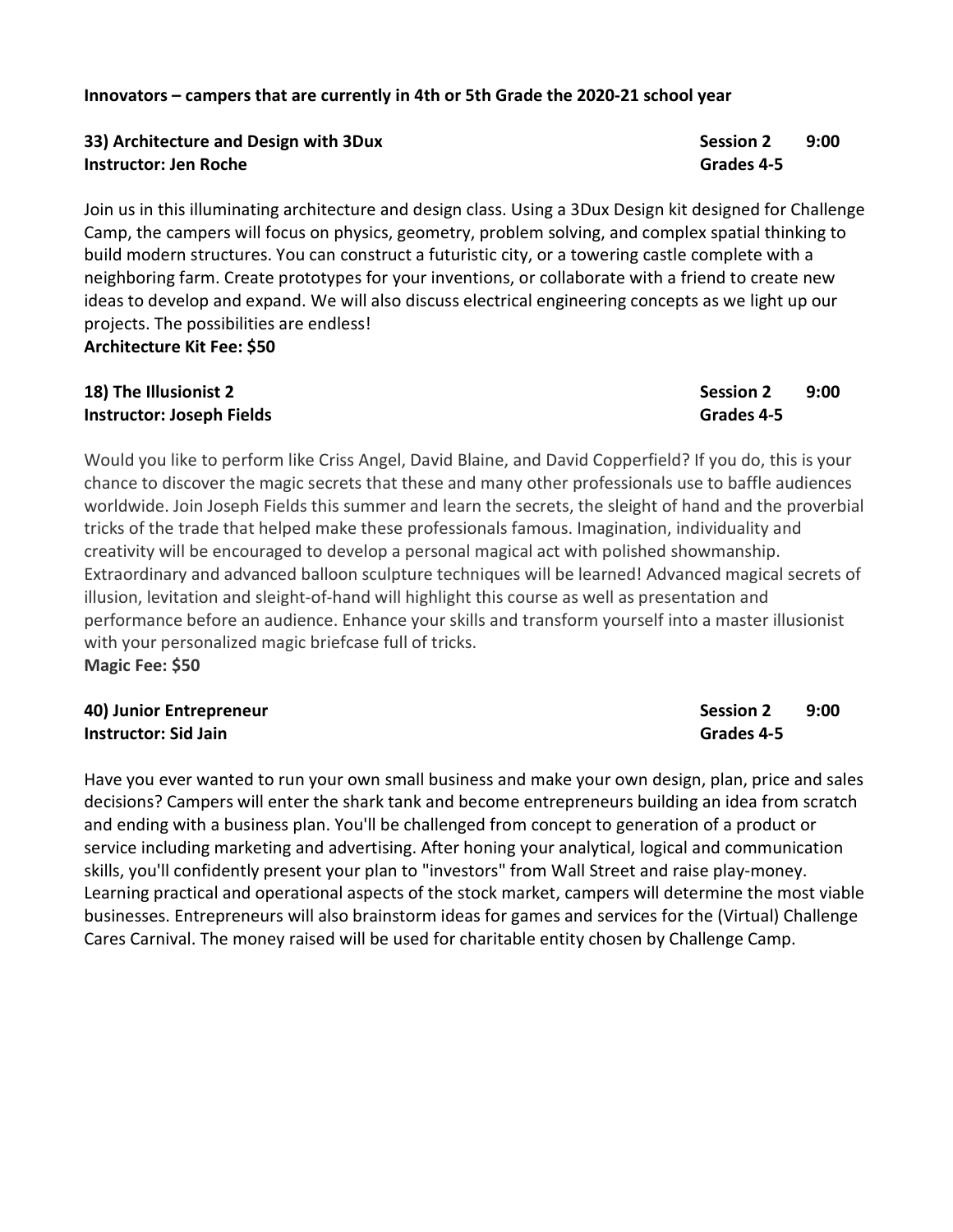# 22) Minecraft: Challenge Camp Edition **Session 2** 8:00 **Instructor: Geoffrey Byrne Grades 4-5** Campus Communication Communication Communication Communication Communicatio

Minecraft combines easy to use graphics and game play coupled with multi player in several different modes accessible to learn at different levels. Journey from simple game play, to more complex world creation and server hosting. Campers will work together to create their own computer generated worlds with an almost infinite combination or primitive mechanical devices, electrical circuits, and logic gates built with an in-game materials known as Redstone. Using teamwork to create a world from the ground up, Minecraft will serve as a gateway to enlighten students how to safely and securely utilize technology involved in game creation. Many aspects of the computer science and information systems worlds will be introduced including but not limited to software programming, overall concepts and principles of networking and the hardware required in building these seemingly complex systems. PLEASE HAVE A CURRENT MINECRAFT ACCOUNT PRIOR TO THE START OF CAMP

### 25) Photo Finish Session 1 and 200 and 200 and 200 and 200 and 200 and 200 and 200 and 200 and 200 and 200 and Instructor: Liz Steger-Hartzman Grades 4-5

This exciting class will teach the fundamentals of basic digital photography to capture images throughout the camp or home setting. Campers are required to have a fully charged digital camera or cell phone camera. Each day, Liz will teach you all you need to know to develop your photographic eye. Class time will be spent learning technique, shooting pictures and creating your portfolio for weekly contests. Each camper will receive a personal printed portfolio featuring their best work.

### Americal Chemistry Session 2 and 2000 Session 2 and 2000 Session 2 and 2000 Session 2 and 2000 Session 2 and 200

**Instructor: Michael Nathenson Grades 4-5** 

In this course we will learn about how chemistry plays a role in our everyday life. We will learn about crystallization by studying rock candy, exothermic reactions by making elephant's toothpaste and acid base reactions by blowing up a balloon with a water bottle. We will also learn about physical phenomena such as diffusion and osmosis, optical inversion, chromatography and density by observing chemical reactions. Join us in the lab for an enlightening, hands-on experience and learn science that is totally radical!

## 1) 3D Printing Lab Session 2 10:30 Instructor: Nik Kuryla Grades 4-5

This course is designed to introduce 3D modeling and printing techniques to beginners. Campers will learn an overview of the components of the printer and how to assemble and troubleshoot issues. They will be taught how to navigate a variety of 3D design software including the TinkerCad, Fusion 360, Cura, and Meshmixer to develop their own 3D models. Along with learning the practical skills, this course will inform the students on the background and future of the 3D printing industry. In this project based course the students will learn the possibilities for creativity are endless and will take home a printer and filament to continue inventing.

3D Printer and Filament Fee: \$350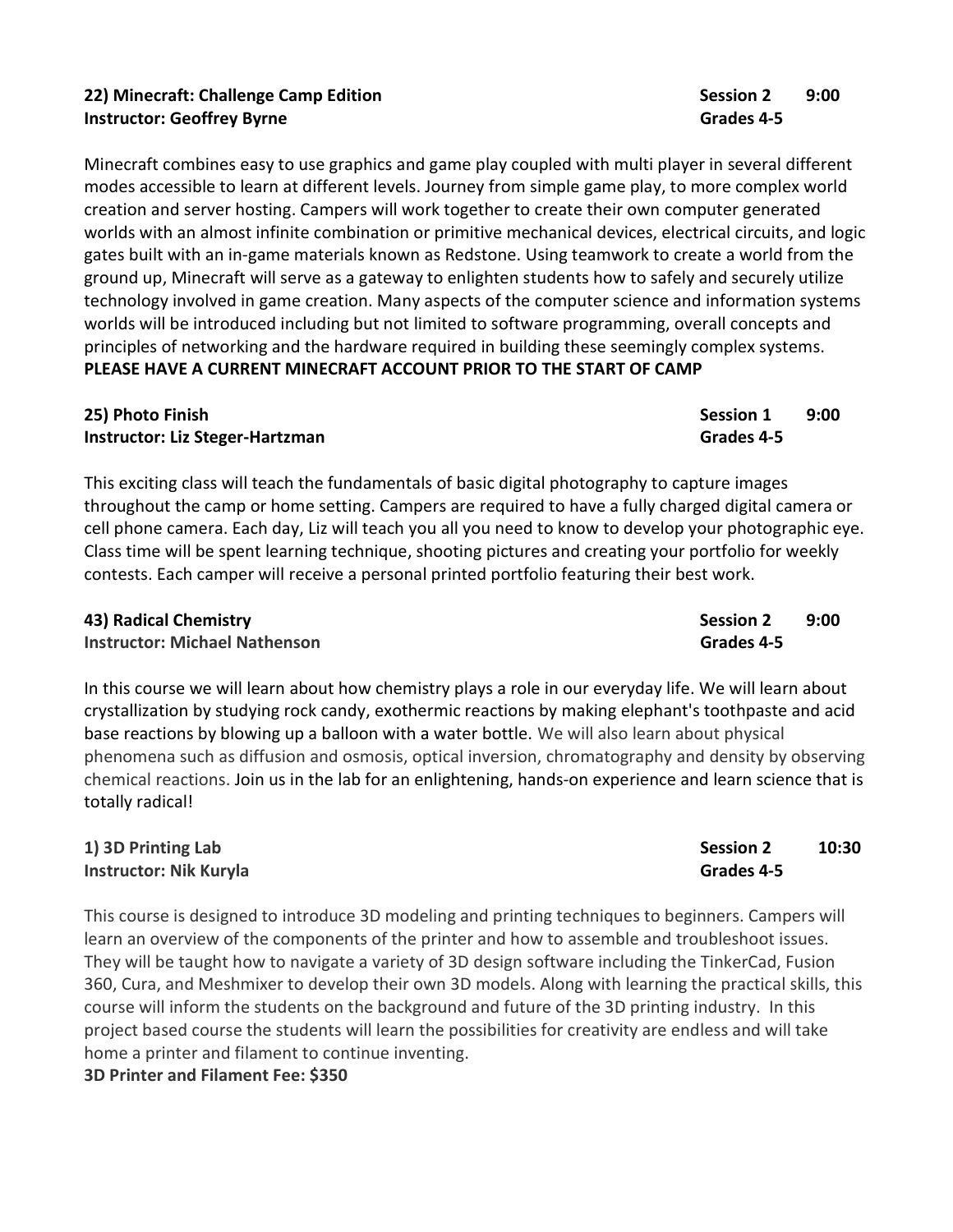## 13) Drone Flight School Session 2 20:30 Instructor: Grace Cantwell Grades 4-5

Our beginning drone class will explore the various uses of drones. They can be used for delivery, surveillance and security, aerial photography, filmmaking and more. We will discuss safe and responsible drone operation and local laws that apply. Campers will then fly their pre-assembled drones using Line of Sight (LOS) techniques. With practice, our new drone pilots will fly through obstacles and learn advanced flying techniques. Each camper will take home their own fully-functional drone.

Drone Fee: \$300

### 35) Edison Robotics Session 2 10:30 Instructor: Danielle Spano Grades 4-5

Enter the world of robotics and coding with Edison Robotics. The Edison robot is a powerful, engaging tool for teaching children computational thinking and computer programming in a hands-on way. Campers can immerse themselves in a variety of STEM and engineering projects as they learn to build and invent. Using the EdBlocks and EdScratch software, these programmable robots will open up the world of coding and bring computer science to life. Students will take home their kit to continue exploring with Edison.

Robot fee: \$50

# 36) Fantastic Beasts Session 2 10:30 **Instructor: Anne O'Connor** Grades 4-5

Create characters using a variety of art materials, including felted wool (great for making soft cuddly animal buddies), paper-mache, clay, and more. Then learn how to make them come to life and fly, walk, run or swim using stop-motion animation techniques. Work with your friends or on your own to film your beasts' adventures. This class will focus on sculpture and painting techniques in addition to the animation projects.

| 41) Paint the Masters | <b>Session 2</b> | 10:30 |
|-----------------------|------------------|-------|
| Instructor: Ana Saura | Grades 4-5       |       |

A beautiful and fun painting class inspired by great artists of Surrealism and Cubism. We will study works by masters like Joan Miro, using his abstract shapes and colors and Fernando Botero, imitating his rotund whimsical figures. George Braque and Picasso will show us their approach to represent reality and points of view. After soaking up all of the genius, we will create three unique paintings based upon these incredible artist's works incorporating our own creative style.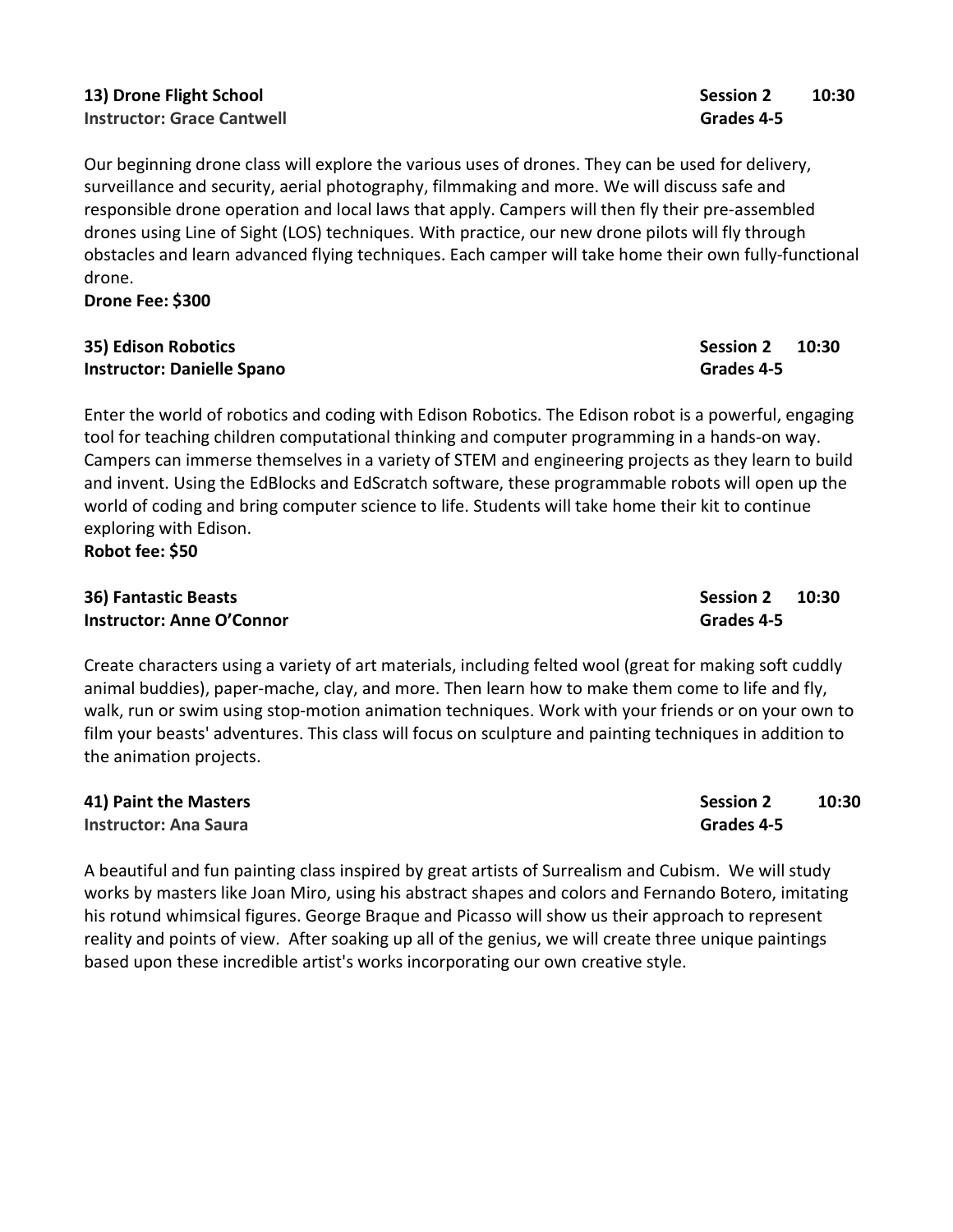# And Podcast Kidz Session 2 10:30 **Instructor: Sean Rivera** Grades 4-5

Learn how to tell stories about your favorite topics ranging from sports, news, fashion, books, comedy, video games to discuss "on-air". You can choose topics that go from serious to silly, from fun to frightening and everything in between. We will learn how to write, improvise, interview, and edit your own recording in our podcasting studio. We will discover the various podcasting platforms to allow you to share your broadcasts with friends and family all over the world.

### 46) YouTube Content Creator Session 2 20:30 Instructor: Anne Pasquale Grades 4-5

Like and subscribe to this inventive class and show off your creative talent. From story planning, camera, lighting and on-air prep to developing a safe platform profile, campers will have a chance to create content for various portions of our Challenge Camp YouTube Channel! Segments may include: Camp News and Events Reports, How-To Videos where campers can show off share their skills, Lip Sync Videos, Happy Birthday Shout Outs for friends and family, and Tales of Adventure - real or imagined and more! The course will give campers the digital skills of basic video editing and proper green screen use. Join us for this super creative and fun streaming experience!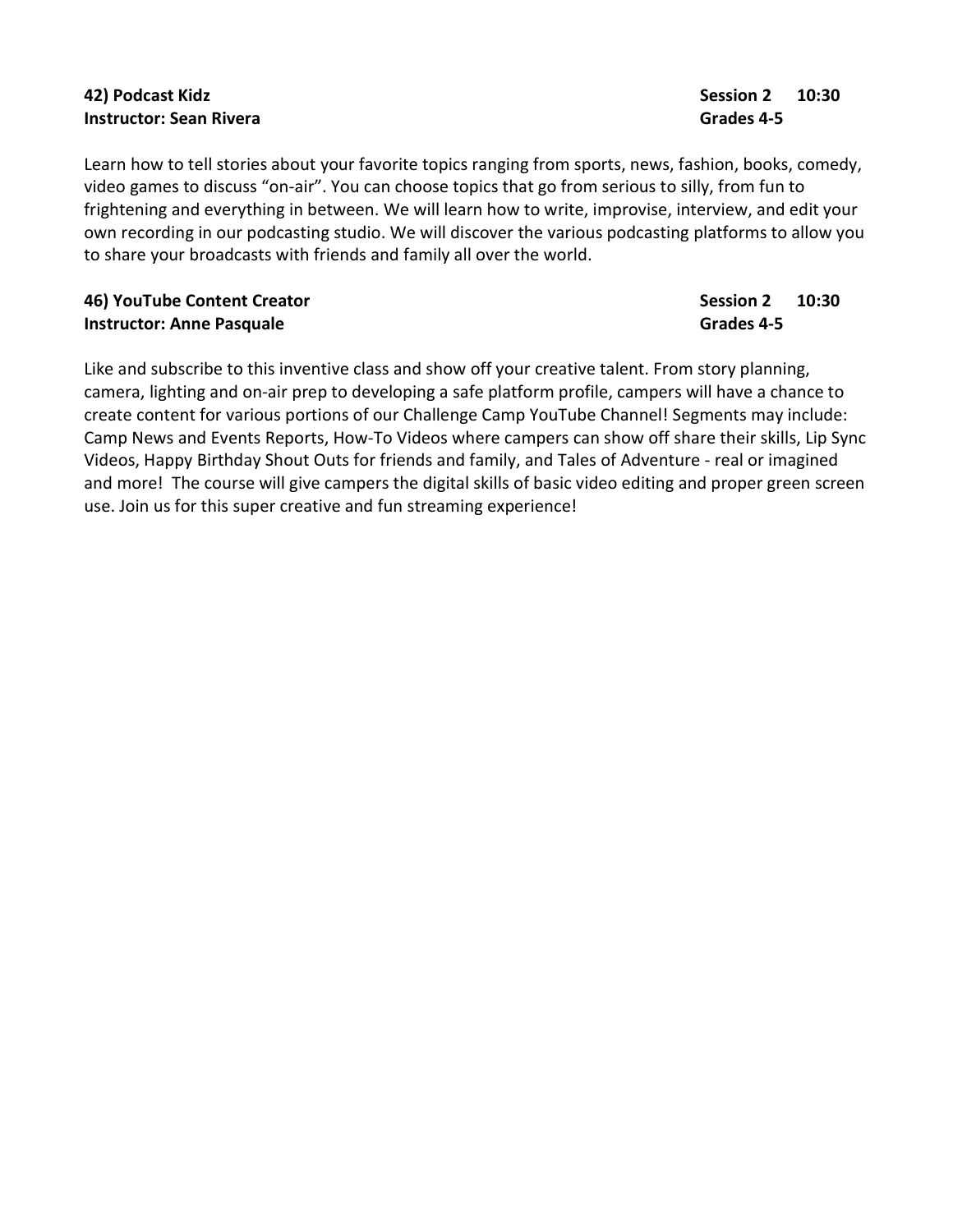### Trailblazers – campers that are currently in 6th Grade and up the 2020-21 school year

## 1) 3D Printing Lab 3D Printing Lab Instructor: Nik Kuryla Grades 6+

This course is designed to introduce 3D modeling and printing techniques to beginners. Campers will learn an overview of the components of the printer and how to assemble and troubleshoot issues. They will be taught how to navigate a variety of 3D design software including the TinkerCad, Fusion 360, Cura, and Meshmixer to develop their own 3D models. Along with learning the practical skills, this course will inform the students on the background and future of the 3D printing industry. In this project based course the students will learn the possibilities for creativity are endless and will take home a printer and filament to continue inventing.

3D Printer and Filament Fee: \$350

### 34) Code Central: Java Session 2 9:00

Instructor: Neil Grand Grand Grand Grand Grand Grand Grand Grand Grand Grand Grand Grand Grand Grand Grand Gra

This course aims to teach the basics of one of the most powerful and wide spread programming languages—Java. You will learn about variables, loops, control structures (if/then logic), arrays and how to write classes. You will learn to think both algorithmically and creatively. We will use Java to calculate PI, and solve problems – for example, did the Indians get a good deal when they sold Manhattan to the Dutch for \$24 in 1626? We will create games like Mad Libs, guess the state capital, and how to convert English into Pig Latin. There are no prerequisites other than a desire to learn.

### 13) Drone Flight School Session 2 9:00

Instructor: Grace Cantwell Grades 6+

Our beginning drone class will explore the various uses of drones. They can be used for delivery, surveillance and security, aerial photography, filmmaking and more. We will discuss safe and responsible drone operation and local laws that apply. Campers will then fly their pre-assembled drones using Line of Sight (LOS) techniques. With practice, our new drone pilots will fly through obstacles and learn advanced flying techniques. Each camper will take home their own fully-functional drone.

Drone Fee: \$300

# 37) Hacks! Session 2 9:00 Instructor: Hudson Apotheker Grades 6+

A HACK is a strategy or technique for managing one's time or activities more efficiently. HACK-A-THONS, which don't necessarily involve technology, allow children to test their skills and to gain experience working with a team, solving actual problems. Many of us use "life hack" tricks every day, from using a binder clip to seal a bag in the kitchen, to tying a colored ribbon on luggage or using an eyeglass case to hold charging cables in our backpack. We will analyze the characteristics of good life hacks and even create new ones of our own using a maker mentality. We will also be presented with Hack-a-thon team challenges to develop our problem solving and teamwork skills. As we collaborate and form inventive solutions to real world problems, students will learn that their ideas should be interesting not only for them but also for potential consumers, government entities, or even investors. Hacks! Fee: \$75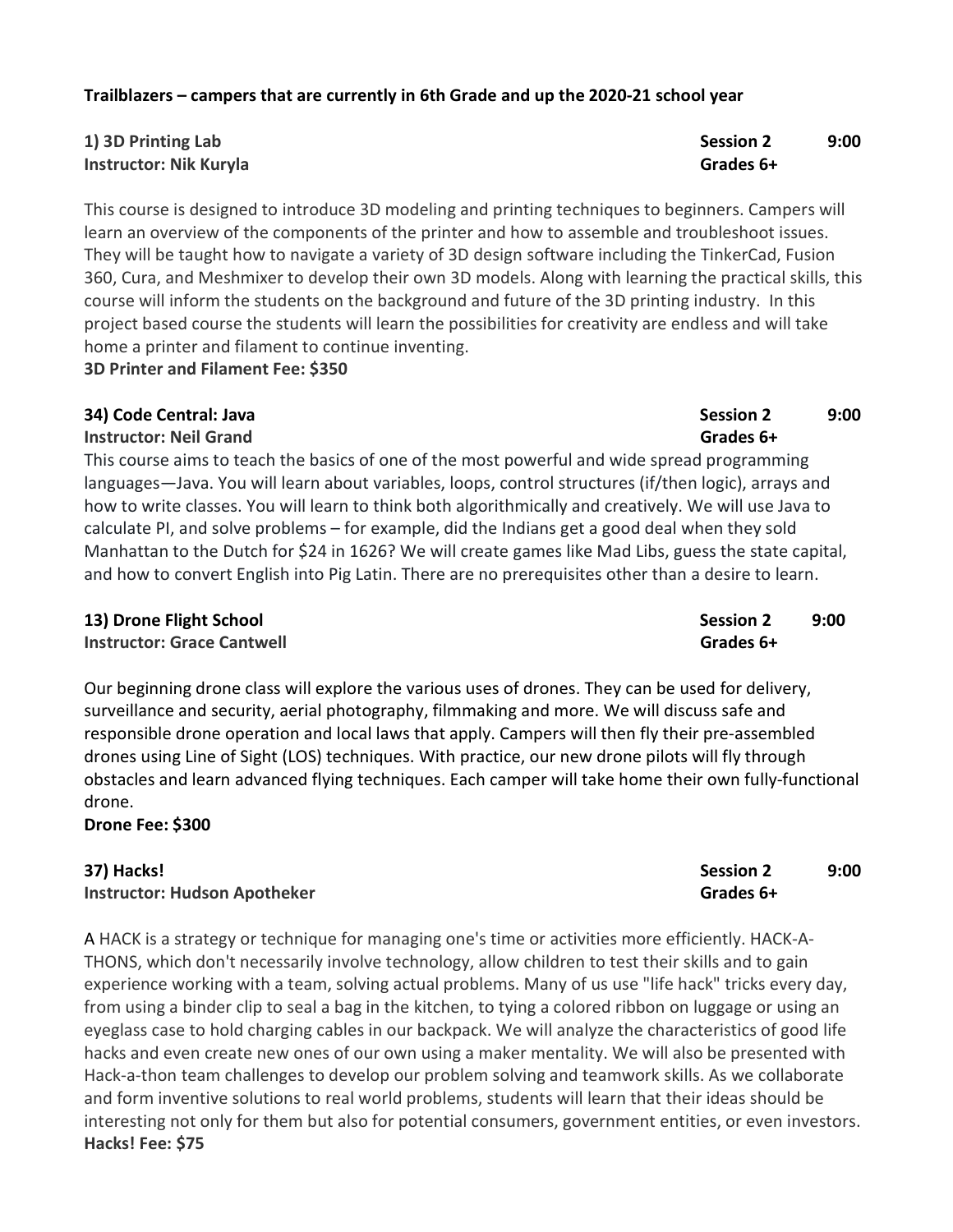## 42) Podcast Kidz Session 2 9:00 Instructor: Sean Rivera Grades 6+

Learn how to tell stories about your favorite topics ranging from sports, news, fashion, books, comedy, video games to discuss "on-air". You can choose topics that go from serious to silly, from fun to frightening and everything in between. We will learn how to write, improvise, interview, and edit your own recording in our podcasting studio. We will discover the various podcasting platforms to allow you to share your broadcasts with friends and family all over the world.

### 46) YouTube Content Creators National Session 2 and 9:00 Session 2 and 9:00 Session 2 and 9:00 Session 2 and 9:00 Session 2 and 9:00 Session 2 and 9:00 Session 2 and 9:00 Session 2 and 9:00 Session 3 and 9:00 Session 3 and Instructor: Anne Pasquale Grades 6+

Like and subscribe to this inventive class and show off your creative talent. From story planning, camera, lighting and on-air prep to developing a safe platform profile, campers will have a chance to create content for various portions of our Challenge Camp YouTube Channel! Segments may include: Camp News and Events Reports, How-To Videos where campers can show off share their skills, Lip Sync Videos, Happy Birthday Shout Outs for friends and family, and Tales of Adventure - real or imagined and more! The course will give campers the digital skills of basic video editing and proper green screen use. Join us for this super creative and fun streaming experience!

### 16) Fun with Photoshop Session 1 20:30 Instructor: Liz Steger-Hartzman Grades 6+

Have you ever wondered how funny pictures are made? Have you seen a cat's head looking natural on a person's body? What about the imperfect photo made perfect? In this class you will learn about all of the tools to enhance your pictures and make fun photos. Topics include basic image editing, transformation, retouching, enhancement, and compositing taught by a professional photographer. Campers will work on their own portfolios and participate in group projects. We will be working in Photoshop CC and students participating in Photo Finish will learn advanced techniques. Photoshop Fee: \$50

| 7) Challenge Makerspace             | <b>Session 2</b> | 10:30 |
|-------------------------------------|------------------|-------|
| <b>Instructor: Hudson Apotheker</b> | Grades 6+        |       |

Are you eager to create and experiment in engineering? A makerspace provides a hands-on, creative way to encourage students to design, experiment, build and invent as they engage in science, engineering and tinkering. In this project based STEM class campers will work in a collaborative setting and build invaluable problem solving skills. Examples of the fun engineering based projects may include building catapults, electric boats, a flashlight, pendulums, pneumatic machines, and a solar car. Maker Fee: \$100